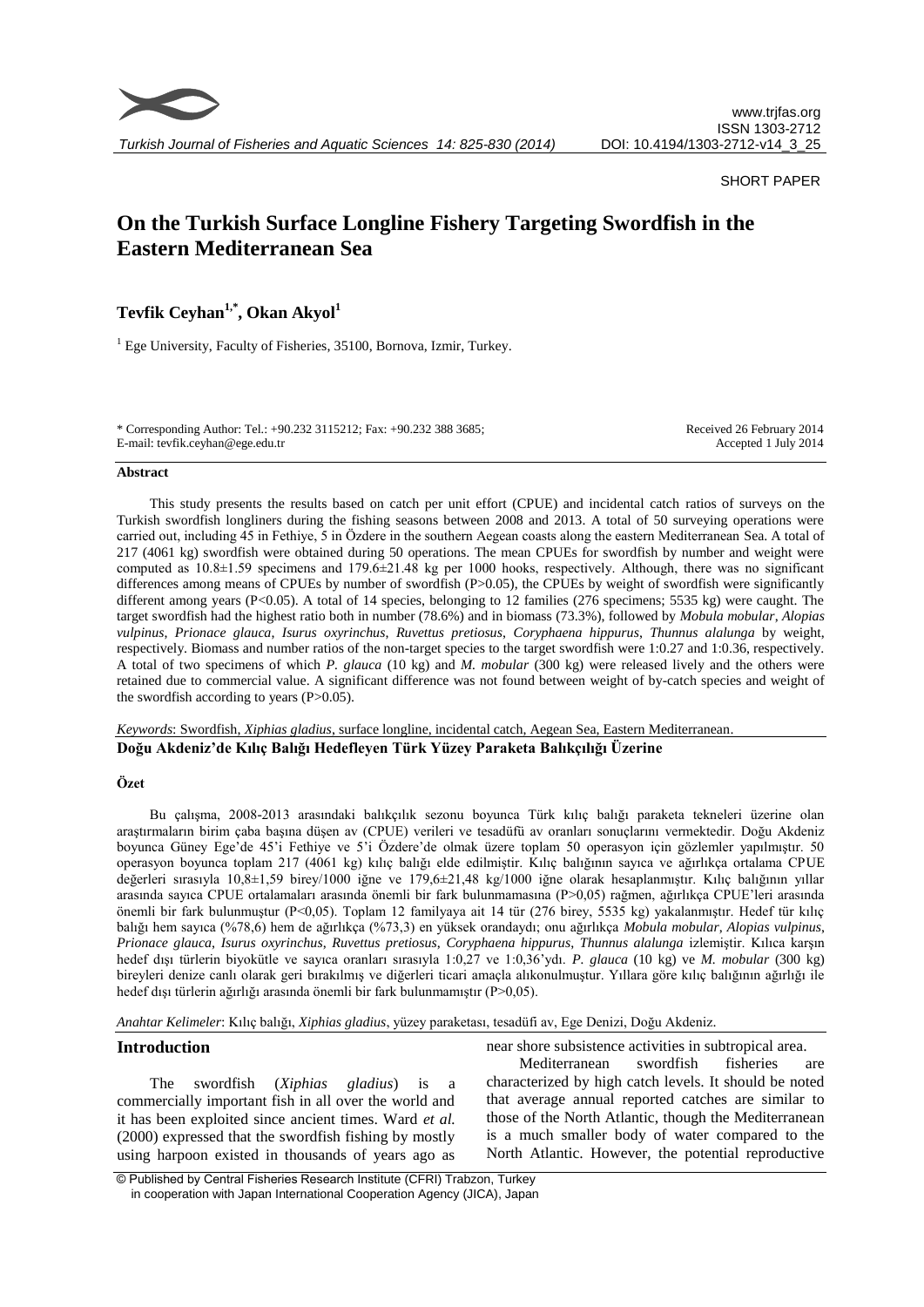area in the Mediterranean is probably relatively larger than that in the Atlantic. Further, the productivity of the Mediterranean Sea is thought to be very high (Anon., 2011).

Surface drifting longline is used worldwide by fisheries targeting large pelagic fish, mainly swordfish (Baez *et al.*, 2009). In this way, most of the Mediterranean countries operate longline fisheries (79% of the total catch) to catch the swordfish (Anon, 2011). Nowadays, there are two fishing methods, harpooning and longlining for swordfish in Turkey since strictly banned of gillnetting in 2011. The catch statistics indicated that there were unstable catch amounts between 7 tons in 1976 and 589 tons in 1988 (FAO, 2011). After banning the gillnet fishery in Turkey since July 2011, the catch statistics indicated that there were dramatically decreasing in catch amounts of swordfish. In 2012, the catch amount of swordfish was only 79.7 tons (TUIK, 2013).

Despite examining, few studies on the biology of swordfish (Demir *et al.*, 1956; Artüz, 1963; Alıçlı and Oray, 2001; Alıçlı, 2008; Alıçlı *et al.*, 2012, Akyol and Ceyhan, 2013) and few studies on driftnet fishery (Öztürk *et al.*, 2001; Akyol *et al.*, 2005, 2008; Ceyhan and Akyol, 2009; Akyol and Ceyhan, 2011; Akyol, 2013) for swordfish in Turkish seas, studies on longline fishery are very limited (Erdem and Akyol, 2005; Akyol and Ceyhan, 2007, 2010). Moreover, there is no by-catch study on sub-surface longlining in Turkish seas.

In this paper, we attempted to present the results based on catch per unit effort (CPUE) and incidental catch ratios of surveys carried out on the Turkish swordfish longliners during the fishing seasons between 2008 and 2013.

#### **Materials and Methods**

We monitored randomly the daily fishing activity of 9 representative longliners based at the ports of Fethiye and Özdere (Figure 1) during 2008- 2013. A total of 50 surveying operations were carried out, including 45 in Fethiye, 5 in Özdere in the southern Aegean coasts along the eastern Mediterranean Sea. On each fishing trip, data were based on: (1) date, location, and depth; (2) fishing boat characteristics such as overall length, gross tonnage, and propelling engine power; (3) fishing gear aspects such as total number of hooks, total length of the main line; and (4) the capture of both target and non-target species by weight and number.

The formulas from De Metrio and Megalafonou (1988) were used to describe two parameters important for this study: Fishing effort (F):  $F = D \times$  $a' \times 1000^{-1}$  where: D is the number of fishing days and  $a' \times 1000^{-1}$  represents the mean number of hooks placed daily in the sea divided by the unit of the effort considered in 1000 hooks; and the Catch Per Unit of Effort (CPUE), in relation to the fish number per 1000 hooks of the gear: CPUE<sub>N</sub> =  $N \times F^{-1}$  where: N in the fish number; and the Catch Per Unit of Effort (CPUE), in relation to the fish biomass per 1000 hooks of the gear: CPUE<sub>B</sub> = B  $\times$  F<sup>-1</sup> where: B is the fish biomass. Estimates of incidental catches were made from the by-catches, and retained portion of target catches at the species level.

To test for normality and homoscedasticity, each dataset was evaluated using tests of: Kolmogorov– Smirnov (Zar 1999) and Bartlett (Bartlett 1937a, b). If the datasets passed the normality test, parametric procedures were employed; otherwise, data were transformed using an appropriate transformation



**Figure 1.** Sampling area.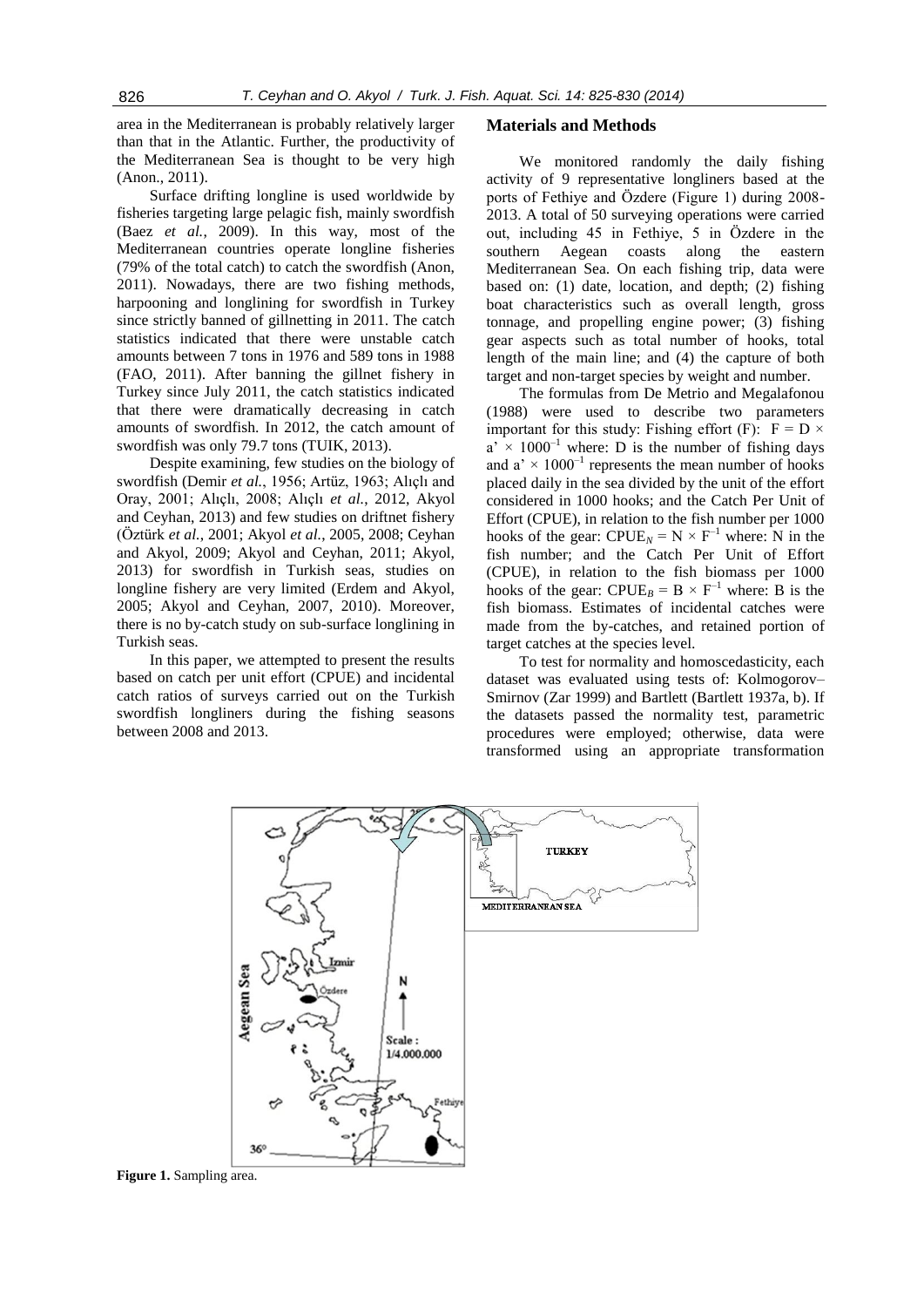process (e.g.,  $\sqrt{x+1}$ ) to meet the underlying assumptions of normality (Zar 1999). Differences among means CPUEs by number and biomass of swordfish were tested using ANOVA on transformed data. Comparisons of differences between by-catch ratios according to weight (kg) by years were tested by Kruskall-Wallis H test. All of the means were given with standard error  $(\pm \text{ SE})$ .

#### **Results**

The Turkish sub-surface longline fishery for swordfish is mostly carried out in Fethiye region towards to Kaş (Antalya) and some Sığacık Bay (southern Aegean Sea). The fishing usually performs at night time during the whole year (except the closed seasons between 1 October and 30 November, and 15 February and 15 March).

The Turkish swordfish longline fleet has more than ten boats, nowadays. The sampled boats ranged from 6 to 14 m (average:  $9.8\pm1.0$  m) in length (LOA); 9 to 360 hp (average: 106.9±37.3 hp) in machine power.

A total of 50 sets were deployed during the observation periods that could not catch the swordfish in only three operations. Total length of longlines observed was 1238.6 km with ranged from 1.8 to 30 km (average: 24772 ±1243 m).

A total of 217 (4061 kg) swordfish were

obtained during 50 operations. The mean CPUEs for swordfish by number and weight were computed as 10.8±1.59 specimens and 179.6±21.48 kg per 1000 hooks, respectively (Table 1). Although, there was no significant differences among means of CPUEs by number of swordfish (P>0.05), The CPUEs by weight of swordfish were significantly different among years  $(P<0.05)$ .

A total of 14 species, belonging to 12 families (276 specimens; 5535 kg) were caught during 50 operations off Fethiye and Özdere (Izmir). The target swordfish had the highest ratio both in number (78.6%) and in biomass (73.3%), followed by *Mobula mobular*, *Alopias vulpinus*, *Prionace glauca*, *Isurus oxyrinchus*, *Ruvettus pretiosus*, *Coryphaena hippurus*, *Thunnus alalunga* by weight, respectively. Biomass and number ratios of the non-target species to the target swordfish were 1:0.27 and 1:0.36, respectively (Table 2). A total of two specimens of which *P. glauca* (10 kg) and *M. mobular* (300 kg) were released lively and the others were retained due to commercial value. A significant difference was not found between weight of by-catch species and weight of the swordfish according to years (P>0.05).

Non-target fish ratios were 66.4% Chondrichthyes and 33.6% Osteichthyes (except target swordfish) according to two main groups. On the other hand, two of the three non-target fish are cartilaginous fish from the swordfish longline fishery in the eastern Mediterranean.

**Table 1.** Fishing effort (F) and CPUEs in longline fishery for swordfish by number and weight during 50 operations in the eastern Mediterranean Sea

| $n=50$  | Number of<br>hooks | SWO (number)   | $SWO$ (kg)      |                 | $\mathrm{CPUE}_N$ | $\text{CPUE}_R$ |
|---------|--------------------|----------------|-----------------|-----------------|-------------------|-----------------|
| Minimum | 130                |                |                 | 0.13            |                   |                 |
| Maximum | 600                |                | 280             | 0.60            | 73.3              | 700             |
| Average | $474.0 \pm 21.40$  | $4.3 \pm 0.44$ | $81.2 \pm 9.69$ | $0.47 \pm 1.59$ | $10.8 \pm 1.59$   | 179.6±21.48     |

**Table 2.** Total catch of swordfish and non-target species, ant their ratios by number and weight during 50 operations in the eastern Mediterranean Sea

|                                         | Number |       | Weight |               |
|-----------------------------------------|--------|-------|--------|---------------|
| <b>Species</b>                          | n      | $\%$  | kg     | $\frac{0}{0}$ |
| <b>CHONDRICHTHYES</b>                   |        |       |        |               |
| Alopias vulpinus (Bonnaterre, 1788)     |        | 1.1   | 252.0  | 4.6           |
| Carcharhinus plumbeus (Nardo, 1827)     |        | 0.4   | 5.5    | 0.1           |
| Isurus oxyrinchus Rafinesque, 1810      |        | 1.4   | 172.0  | 3.1           |
| Mobula mobular (Bonnaterre, 1788)       |        | 0.4   | 300.0  | 5.4           |
| <i>Prionace glauca</i> (Linnaeus, 1758) |        | 1.4   | 249.0  | 4.5           |
| <b>OSTEICHTHYES</b>                     |        |       |        |               |
| Coryphaena hippurus Linnaeus, 1758      |        | 4.0   | 133.8  | 2.4           |
| Lepidopus caudatus (Euphrasen, 1788)    |        | 0.7   | 1.0    | 0.0           |
| Lobotes surinamensis (Bloch, 1790)      |        | 0.4   | 1.2    | 0.0           |
| Muraena helena Linnaeus, 1758           |        | 1.1   | 9.0    | 0.2           |
| <i>Ruvettus pretiosus</i> Cocco, 1833   | 12     | 4.3   | 159.0  | 2.9           |
| Tetrapturus belone Rafinesque, 1810     | 6      | 2.2   | 66.5   | 1.2           |
| Thunnus alalunga (Bonnaterre, 1788)     | 10     | 3.6   | 70.0   | 1.3           |
| <i>Thunnus thynnus</i> (Linnaeus, 1758) |        | 0.4   | 55.0   | 1.0           |
| Xiphias gladius Linnaeus, 1758          | 217    | 78.6  | 4061.0 | 73.3          |
| Total                                   | 276    | 100.0 | 5535.0 | 100.0         |
| Swordfish: non-target fish              | 1:0.27 |       | 1:0.36 |               |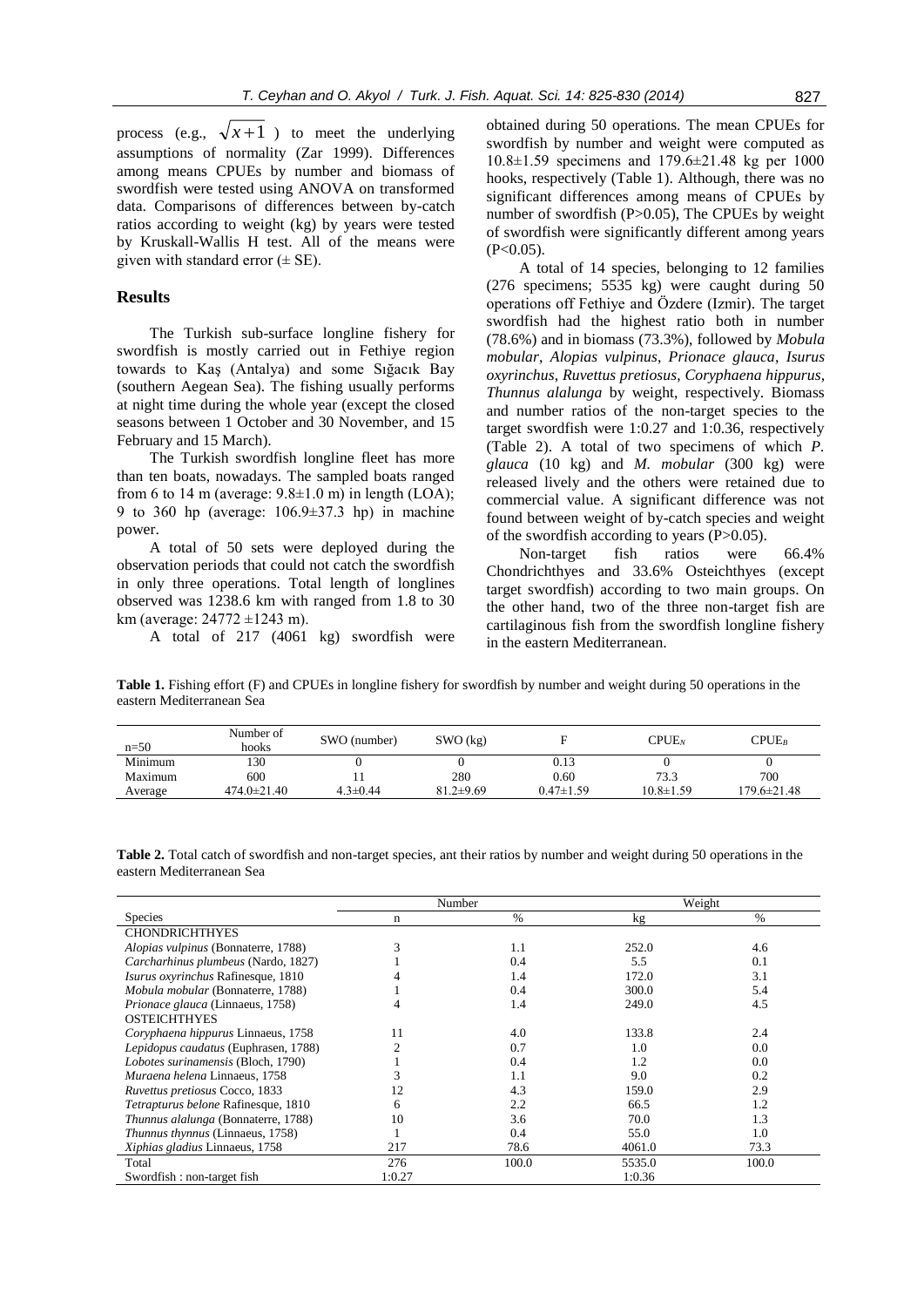#### **Discussion**

Since 2011, the swordfish fishery in Turkish waters is carried out by harpoon and longline, and some swordfish is also caught incidentally by purseseiners. According to Turkish fishery regulation circular, the seasonal closure for swordfish fishery is between October 1 and November 30 and also between February 15 and March 15 in all of Turkish waters, and each fishing boats have to get registration licence for swordfish fishing (Anon. 2008). When not fishing for swordfish and during the closed season, many of swordfish fishermen are occupied with doing to the other coastal fisheries and trawling, and tourism or farming.

Before banning the using of gillnet, the Turkish swordfish fleet had been with averages 12.4±0.6 m in length (LOA), 162.4±13.7 hp in machine power and 20.2±3.1 GT in gross tonnage, especially deployed in Sivrice, Sığacık and Fethiye ports (Akyol and Ceyhan, 2011). Up to now, the fleet has been thoroughly decreasing until about ten boats with averages  $9.8\pm1.0$  m LOA and  $106.9\pm37.3$  hp. Most of vessels in the fleet were withdrawn from the swordfish fishery. These boats used to use both gillnet in summer season and longline in autumn and winter seasons. After gillnet banning, most of fishermen argue that their incomes dramatically decreased and they stopped to catch swordfish. Consequently, the annual swordfish catch strongly reduced (about 80%) in Turkish waters in 2012.

In the study, CPUEs for swordfish by number and weight were computed as 10.8±1.6 specimens and 179.6±21.5 kg per 1000 hooks, respectively. De Metrio and Megalofonou (1988) calculated the CPUE between 41.1 kg and 98.3 kg/1000 hooks in the Gulf of Taranto from 1978 to 1986. Di Natale *et al.* (1995) reported 101 kg/1000 hooks as average for Tyrrhenian Sea and Strait of Sicily in 1992; Damalas *et al.* (2007) computed as 8.96 specimens/1000 hooks for eastern Mediterranean; Relini *et al.* (2008) reported the CPUE of swordfish longline as 116.5 kg/1000 hooks for northwestern Mediterranean. Cambiè *et al.* (2013) also reported it from the southern Italy for both 2007 and 2011 as 3.2 specimens/1000 hooks and 0.4 specimens/1000 hooks, respectively. In Fethiye region (southern Aegean Sea), Erdem and Akyol (2005) computed CPUE of the swordfish ranged from 15.6 to 27.8 kg/1000 hooks for sampled 14 boats in 2001. These results indicate that the swordfish existing in the eastern Mediterranean was more abundant than those of northwestern Mediterranean and Italian waters. However, ICCAT catch effort database from surface longline fishery in the Mediterranean Sea indicated that catch amount of swordfish in 2010 were 1420 tons by 2567873 hooks for Spain, 160.5 tons by 228000 hooks for Morocco (ICCAT, 2014). Low CPUE of swordfish in Fethiye region (Erdem and Akyol, 2005) might be explained with bad meteorological conditions, low abundance of fish in that year and/or missing declaration of fishermen during the dock samplings. However, analysis with the other environmental factors such as wind, currents, water temperatures, moon phases, etc. should be investigated in order to the better understand their influence on swordfish CPUEs in the next time.

In the presently reported study, the swordfish by number and biomass comprised ~79% and 73% of the total observed catch, respectively. A total of 13 species, belonging to 11 families were recorded as non-target catch of which five cartilaginous fish species. The biomass ratio of cartilaginous fish was ~18%. *P. glauca, I. oxyrinchus* and *A. vulpinus* in Chondrichtyes, vs. *R. pretiosus, C. hippurus* and *T. alalunga* in Osteichtyes had the highest numbers during the observation period. *Muraena helena,* living in rocky caves was astonishing finding. Presumably, when the end of the longline drifted to the some islets, these demersal fish must be jumped the bait while the fisherman was hauling the longline.

Especially, *P. glauca* and *I. oxyrinchus* seem to predominant shark species as bycatch in the Mediterranean. De la Serna *et al.* (2002) reported that a total of 17759 pelagic sharks were caught of which 91% was *P. glauca* from the Spanish Mediterranean surface longline fishery. The other sharks were *I. oxyrhinchus* (8%), *A. vulpinus* (0.8%), *A. superciliosus* (0.05%) and *Sphyrna zygaena* (0.05%) during 1997-1999. Megalafonou *et al.* (2005) stated that data on shark catches were rare and most of the recent data concern shark by-catch in the western Mediterranean Sea where the catch rates were high. The authors reported 75.2% swordfish, 8.3% *T. thynnus*, 5.6% *T. alalunga*, 3.8% sharks of which 71.1% *P. glauca*, 13.3% *Galeorhinus galeus*, 9.6% *I. oxyrinchus*, 3% *A. vulpinus* and 3% others from swordfish and albacore longlining in the eastern Mediterranean during 1998-2001. Findings of Megalafonou et al (2005)'s study seems close ratios of both swordfish catch  $(\sim 79)$  in this study vs.  $\sim 71\%$ ) and total shark group catch by number (~4.7% in this study vs. ~3.8%). Besides, *Galeorhinus galeus, Alopias superciliosus, Carcharadon carcharias, Heptranchias perlo* and *Hexanchus nakamurai*  species, caught from eastern Mediterranean Sea (Megalafonou *et al.*, 2005) and *A. superciliosus* and *Sphyrna zygaena* from western Mediterranean Sea (De la Serna *et al.*, 2002) were not observed in this study.

In Alboran Sea, a total of 8 species (*T. thynnus, P. glauca, I. oxyrinchus, A. vulpinus, C. hippurus, Dasyatis pastinaca, G. galeus* and *Caretta caretta*) were caught as by-catch with the highest ratios of *D. pastinaca* and *P. glauca* by artisanal swordfish longline fishery (Baez *et al.*, 2009). Additionally, in southern Italy, the by-catch species composition was analyzed with two types of longlines as surface and mid-water by Cambié *et al.* (2013). The authors classified that *X. gladius, T. thynnus, C. hippurus, T.*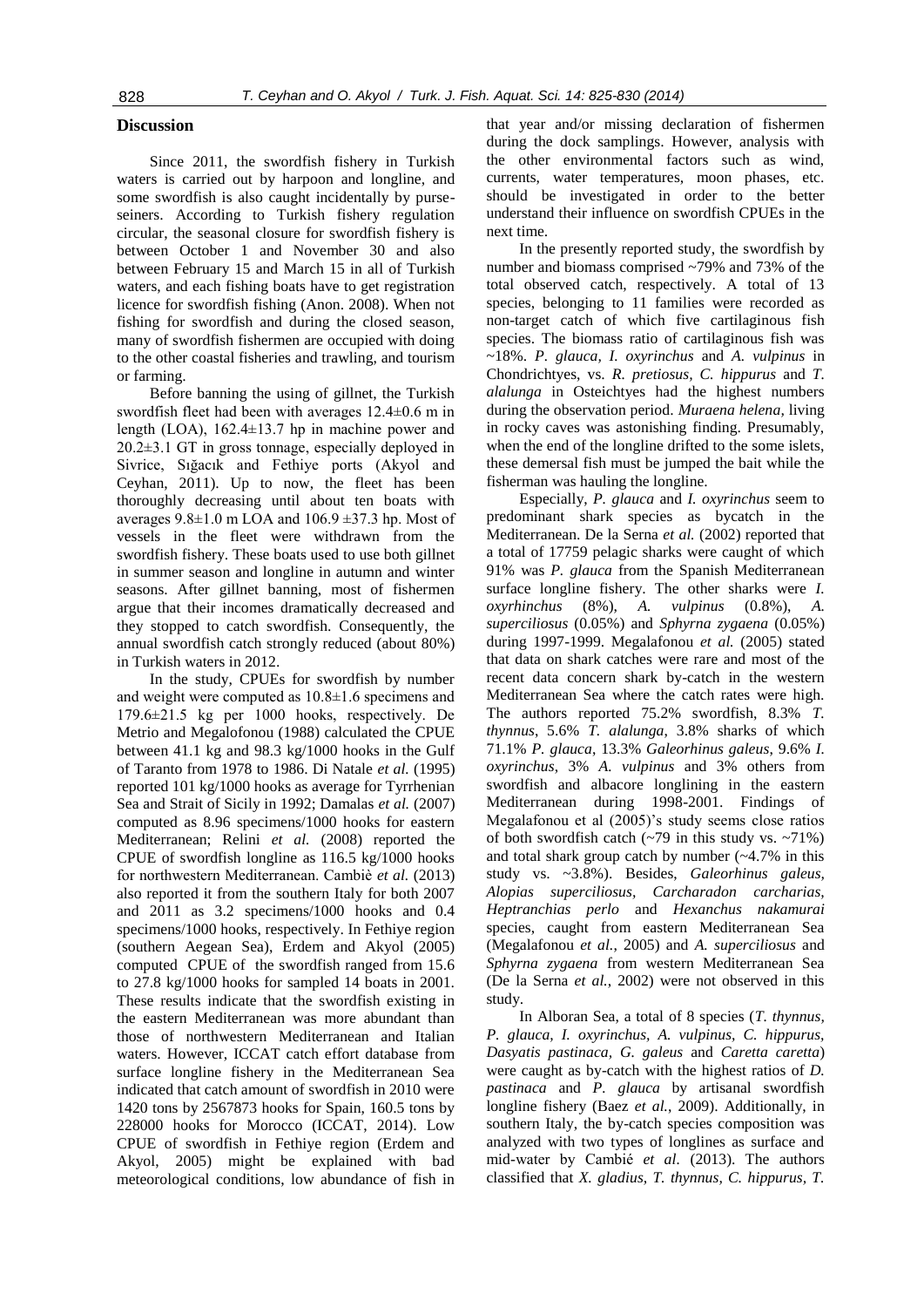*belone* and *Brama brama* were commercial, while *C. caretta, Mola mola, Pteroplatytrygon violacea, P. glauca, Centrolophus niger, R. pretiosus, Zu cristatus*  and *Stenella coeruleoalba* were by-catch. In addition, *T. thynnus* and *C. caretta* had the highest ratio (in number) for surface longline in both 2007 and 2010- 2011, whereas *C. niger* and *R. pretiosus* had the highest ratio for mid-water longline in 2010-2011. As seen in both study, by-catch species *D. pastinaca, G. galeus*, *B. brama*, *C. caretta, M. mola, P. violacea, C. niger, Z. cristatus* and *S. coeruleoalba* were not observed in this study. However, especially *C. caretta, M. mola, C. niger* and *S. coeruleoalba* may be potential by-catch species for Turkish subsurface longline swordfish fishery in terms of occurrence of the fish in the fishing area.

In terms of loggerhead turtle's (*C. caretta*) bycatch in the western Mediterranean, Baez *et al.* (2014) reported that the number of sea turtles was 3940 (CPUE=0.499 loggerhead turtles/1000 hooks). Whereas, no loggerhead turtles were caught in the study.

In the study, when the almost of all non-target fish were sold due to commercial value, only *M. mobular* and *P. glauca* was thrown back to the sea. Although, driftnets caused to high ratio of by-catch problem affecting sea mammals, sea birds, sea turtles, sharks and the other fish, only five cartilaginous and eight bony fish caught by longline were found reasonable. On the other hand, the longlining is fairer in terms of by-catch than the drift-netting. Northridge (1991) reported 44 different by-catch species from drift-netting in the Mediterranean, and most of them were sea mammals. Hall *et al.* (2000) pointed to interactions between longlines and sea birds/sea turtles in many ocean areas of the world to catch a variety of species including tunas, swordfishes, sharks and toothfishes, etc. Yet, none of them were caught during the survey.

In conclusion, the Turkish swordfish longline fishery is carried out with lower fishing effort and high CPUE value in the patches of the coasts of eastern Mediterranean. To avoid the vanish; it needs to stimulate and modernize of this traditional fishery which dates back to the early 1950's (Artüz, 1956; Demir *et al.*, 1956). The fisheries authority strongly encourages the transition to the using pelagic longline to the fishermen, given up the swordfish fishery after gillnet banning. The number of observations in this study is rather low, and current findings should be considered as preliminary; thus, further studies should be made in the future.

#### **Acknowledgements**

This study was funded by Turkish Scientific and Technological Research Council (TUBITAK Project No.108O210) and Ege University Science and Technology Center (EBILTEM Project no: 2009/BIL/019). Also, the authors thank M.Sc. students, Tolga Tüzen and Can M. Özkan for their assistance onboard samplings and skippers of swordfish boats *Salih Reis-I* and *Kayalı Osman* for giving us the opportunity to work freely onboard.

#### **References**

- Akyol, O., Erdem, M., Ünal, V. and Ceyhan, T. 2005. Investigations on drift-net fishery for swordfish (*Xiphias gladius* L.) in the Aegean Sea. Turkish Journal of Veterinary and Animal Sciences, 29: 1225- 1231.
- Akyol, O. and Ceyhan, T. 2007. Characteristics of Three Various Types Longline for Swordfish (*Xiphias gladius* L.) in Datça-Bozburun Peninsula, Southern Aegean Sea. The ICES/FAO Meeting of Working Group on Fishing Technology and Fish Behaviour, 22-27 April, ICES CM 2007/FTC:06 Ref. ACFM, Dublin, Ireland, 191 pp.
- Akyol, O., Karakulak, F.S., Ceyhan, T. and Dede, A. 2008. Driftnets used in Turkish seas and their regulations [in Turkish]. E.Ü. Su Ürünleri Dergisi, 25(2): 153–157.
- Akyol, O. and Ceyhan, T. 2010. Pelagic longlines for swordfish used in Turkish seas [in Turkish]. E.Ü. Su Ürünleri Dergisi, 27(4): 149–156.
- Akyol, O. and Ceyhan, T. 2011. The Turkish swordfish fishery. Collect. Vol. Sci. Pap. ICCAT, 66(4): 1471– 1479.
- Akyol, O. 2013. The Influence of the Moon Phase on the CPUEs of Swordfish Gillnet Fishery in the Aegean Sea, Turkey. Turkish Journal of Fisheries and Aquatic Sciences, 13(2): 355-358. doi: 10.4194/1303-2712 v13\_2\_18
- Akyol, O. and Ceyhan, T. 2013. Age and Growth of Swordfish (*Xiphias gladius* L.) in the Aegean Sea. Turkish Journal of Zoology, 37: 59-64. doi:10.3906/zoo-1204-3
- Alıçlı, T.Z. 2008. Biometric relationships and condition factor of swordfish, *Xiphias gladius* L., 1758. İ.Ü. Su Ürünleri Dergisi, 23: 29–39.
- Alıçlı, T.Z. and Oray, I.K. 2001, Age and growth of swordfish (*Xiphias gladius* L., 1758) in the eastern Mediterranean Sea. Collect. Vol. Sci. Pap. ICCAT, 52(2): 698–707.
- Alıçlı, Z., Oray, I.K., Karakulak, S.F. and Kahraman, A.E. 2012. Age, sex ratio, length–weight relationships and reproductive biology of Mediterranean swordfish, *Xiphias gladius* L., 1758, in the eastern Mediterranean. African Journal Biotechnolgy, 11: 3673–3680. doi: 10.5897/AJB11.2189
- Anonymous 2008. Fisheries regulation for marine and inland waters for commercial fishery, 2008-2012 fishing period No:2\1, Ministry of Agriculture and Rural Affair of Turkey, Ankara, 112 pp.
- Anonymous 2011. Report of the 2010 ICCAT Mediterranean Swordfish Stock Assessment Meeting. Collect. Vol. Sci. Pap. ICCAT, 66(4): 1405-1470.
- Artüz, M.İ. 1956. Türkiye pelajik balıkçılığına bakış. Balık ve Balıkçılık Dergisi, 4(9): 38–54.
- Artüz, M.İ. 1963. Contribution to the knowledge of the biology of the swordfish (*Xiphias gladius* L.) in the Sea of Marmara. Proc. Gen. Fish. Coun. Medit., 7: 459-471.
- Baez, J.C., Real, R., Caminas, J.A., Torreblanca, D. and Garcia-Soto, C. 2009. Analysis of swordfish catches and by-catches in artisanal longline fisheries in the